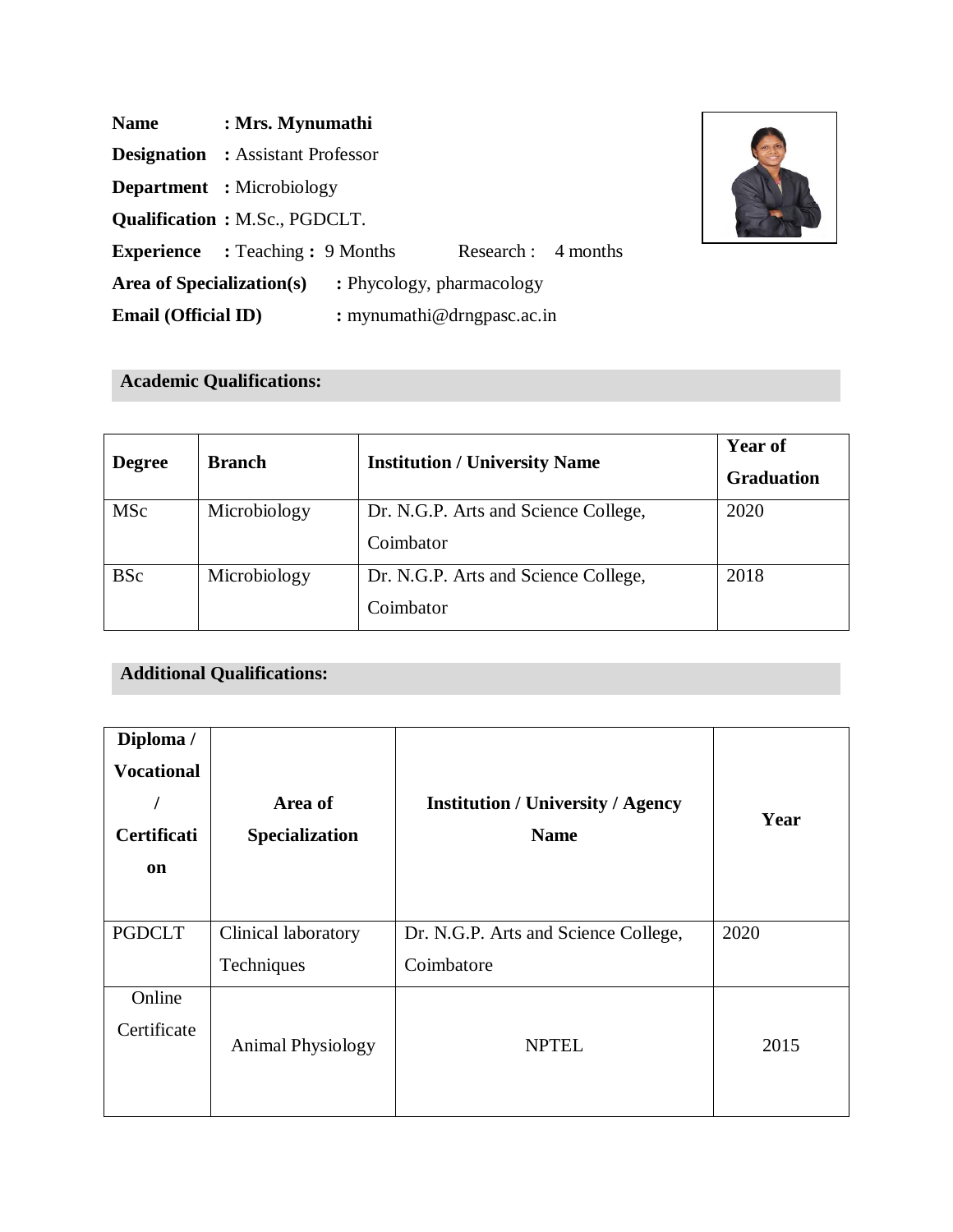#### **Research Publications (Indexed):**

- Devakumar Joseph, Mynumathi, Kiruthika balasubramani*,* Phytochemical, antioxidant, antimicrobial activities of solanum lycopersicum esculatum leaf extract, International Journal of Pharmacy and Biological Sciences*, 8(4); 1147-1152,* October *2018 UGC*  indexed.
- mynumathi margatham, Devakumar Joseph, Larvicidal evaluation of fresh and aged leaf extract of solanum lycopersicum esculentum, International Journal of Mosquito Research,. 6(6):57-60, October 2019, ISSN-2348-5906, Zoological Records (Web of Science), NAAS, Google Scholar, Scinaspe, Crossref (indexed).
- *.*Mynumathi maragatham, Sasikala Chenniyappan, Geetharamani Durai Raj, Designing media from domestic waste to enhance the growth of chlorococcum humicola and its application on mosquito control, International Journal Scientific Development and Research, , 5(5), 2020, ISSN:2455-263, Google Scholar, Academia. Edu, Research gate, Cornel university Library (indexed).
- Mynumathi maragatham, Swathi selvaraj, Sasikala Chenniyappan, A study on Algae diversity in Different Aquatic Area Around Coimbatore. International Journal of All Research Education and scientific Methods, Vol 9 issue4, May 2020, ISSN-2455- 6211,.2021, Google Scholar, PKP index, WorldCat (indexed).

#### **Presentations in Conference**

- Radiation, the VIII Louis Pasteur Memorial symposium on "Causatives and Curatives of Infectious Diseases (CCID-2015)" by department of microbiology, Dr.N.G.P. Arts and Science college Coimbatore, 19-Aug-20.
- Designing media from domestic waste to enhance the growth of chlorococcum humicola for potential mosquito control, national conference on futuristic approaches in transformation of bioscience research (FATBR-2020), Dr.N.G.P. Arts and Science college Coimbatore, Feb-20.

#### **Participation in Conference**

 Radiation, VIII Louis Pasteur Memorial symposium on "Causatives and Curatives of Infectious Diseases (CCID-2015), department of microbiology, Dr.N.G.P. Arts and Science college, Coimbatore, 19-Aug-20.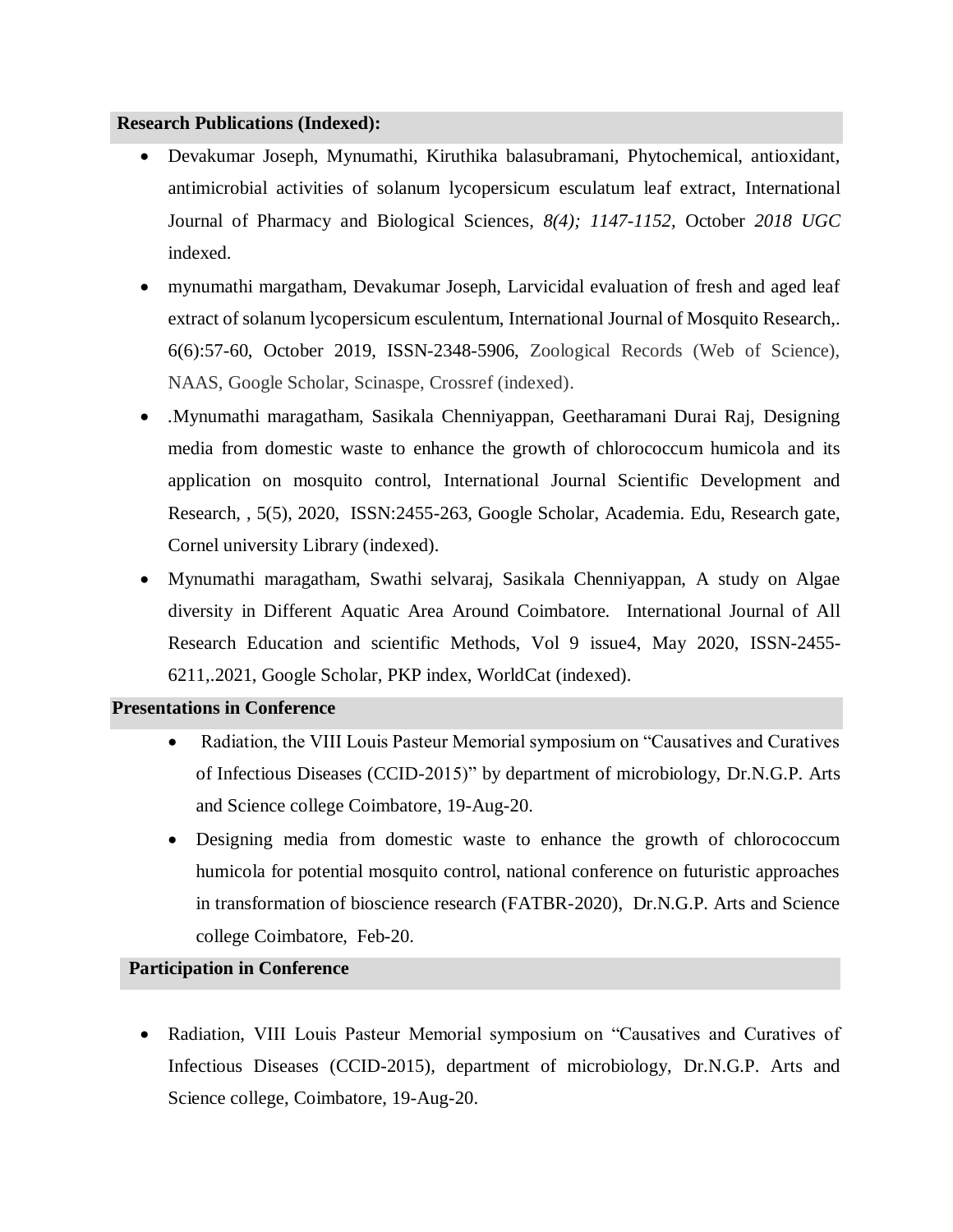- Transitional and Translationalscenarios in Biological Sciences (3I's-In vitro to Invivo to silico), Department of microbiology Dr.N.G.P. Arts and Science college Coimbatore, 2016.
- $\bullet$  10<sup>th</sup> Louis Pasteur Memorial symposium on 'Nanotechnology in Drug Delivery A tool for biology and medicine"(PSNDD-2017), Department of microbiology Dr.N.G.P. Arts and Science college Coimbatore, 2017
- Biodiversity and its prospecting (NSBP-2019), Dr.N.G.P. Arts and Science college Coimbatore, 2019.
- Identification of fungi and algae and hands on training in foldscope -2019" Dr.N.G.P. Arts and Science College Coimbatore, 2019
- Plant Micro techniques sponsored by Indian science congress association, Coimbatore, kongunadu Arts and Science college, 2018.
- Computing platforms for biological biodata analytics, Biosceinces, by Dr.N.G.P. Arts and Science college Coimbatore, 2019
- Animal cell culture 2019, Department of Biochemistry by Dr.N.G.P. Arts and Science college Coimbatore, 2019
- World organ donation day competition -2019, Department of Microbiology, Dr.N.G.P. Arts and Science college, Coimbatore, 2020

### **Participation in Workshop**

- Plant micro techniques, Department of botany, Kongu Nadu Arts and Science college. Coimbatore.
- Biodiversity and its prospecting (NSBP-2019), Dr.N.G.P. Arts and Science college Coimbatore.
- Risk assessment of nanoparticles, Dr.N.G.P. Arts and Science college, Coimbatore.
- Identification of fungi and algae and hands on training in foldscope -2019, Dr.N.G.P. Arts and Science college Coimbatore.

#### **Awards / Honors**